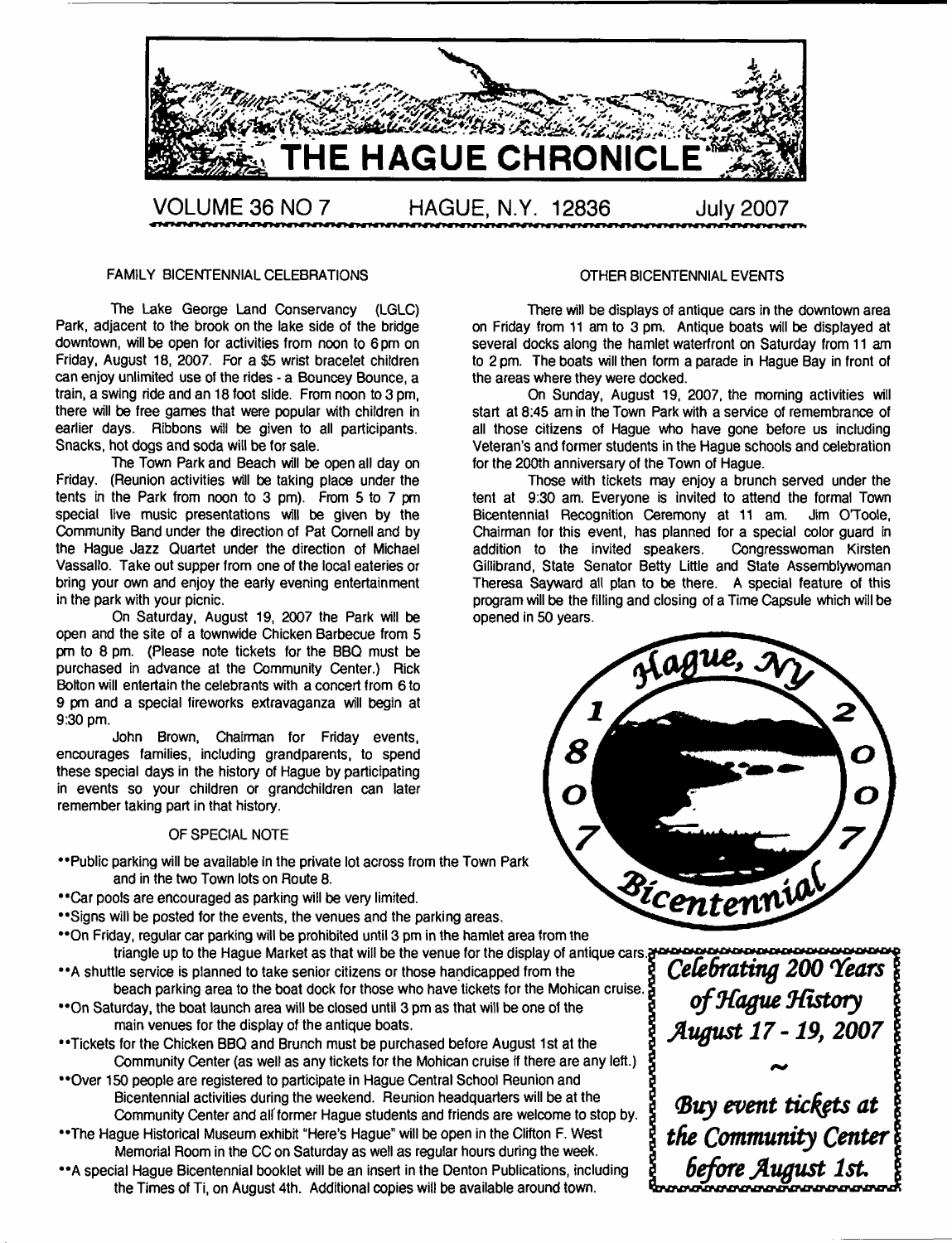Following a successful Memorial Day celebration organized by the Hague Senior Citizens Club , the "Swinging Seniors" gave themselves a paton-the-back thank you luncheon in June that was well attended. The Burleigh Cafe catered the luncheon and the members provided outstanding desserts.

As is our tradition, there will be no meeting in July, but in August we will have our annual picnic. All are welcome and we invite you to join us on Tuesday, August 28, at 12 noon at the Hague Rre House. Everyone should bring a side dish to share and the Club will provide hamburgers, franks, drinks and desserts.

We'll be announcing our fall outing at the picnic<br>is will be able to sign up at that time. In the and folks will be able to sign up at that time. meantime, have a great bicentennial summer! Even the thunderstorms are spectacular this year! ... pmm

#### COOKBOOK SELLS OUT

That's right! The Senior Citizens' Bicentennial What's Cooking in Hague Cookbook , called "Recipes and Reminiscences" sold 450 copies! We'd like to thank the community for their enthusiastic support of this little red book, the proceeds for which contributed to the Bicentennial Memorial Day Parade.

A special thanks goes to the Hague Market, Hague Creek Antiques, the Uptown Cafe, the Firehouse Restaurant, and the Silver Bay Store, all of whom sold multiple copies for us. ... pmm

#### BOB WOODRUFF BENEFIT

A concert of chamber music by the Oneida Trio will be given at the Ticonderoga United Methodist Church on Friday, August 3, at 7:00 PM. The ooncert is to be a benefit for the Bob Woodruff Family Fund for Traumatic Brain Injury, and all of the proceeds will go to one or more deserving local veterans with this type of injury.

Tibby Christenberry, Oneida Trio flutist, and summer resident of Silver Bay, explained that the trio wanted to do a concert to celebrate Bob's "miraculous" recovery and aid other injured veterans who were not necessarily as fortunate.

The ooncert will feature music by Debussy, Ravel, Reinecke, Gaubert, and Locklair. Donations will be accepted at the door.

#### HVFD STEAK ROAST

The annual Fireman's Steak Roast will be held on August 4th with dams at 2 pm and steaks at 4 pm until all are served. Adults \$12 and children \$10.

Thanks to the 26 members of the HVFD who provided 250 man hours of emergency stand by service during the Triathlon/Lake Swim weekend

What should go in the Bicentennial Time Capsule? Think of everything that has changed since 1957. Can you even imagine what life would be like without desktop computers? How about having to use a typewriter WITHOUT the delete and return key? I remember when my neighborhood in Pittsburgh was the first to get touch-tone telephones.... it was all the rage to play "Mary Had A Little Lamb" on the touch-tone pad!

Heaven knows what to expect in the next 50 years, but we need for the next generation to know what was important in 2007. What stands out today in Hague, our state and our nation?

What do YOU think should go into the Hague Time Capsule to be opened in 2057? We want everyone's ideas! Space is limited and we have to be creative as we have no budget. That makes it all the more fun! Let's be creative!<br>Please forward vour

Prward your thoughts and<br>to Debbie Manning suggestions <[townderk@townofhaQue.ora](mailto:townderk@townofhaQue.ora)> or Holly de Buys <[aibhollv@aol.com](mailto:aibhollv@aol.com)>.

#### NEW EATERY IN Tl

The Gourmet Gal, Debbie Mackey, has<br>La new restaurant of the same name. It is opened a new restaurant of the same name. located at 59 Montcalm Street in Ticonderoga across from the Firehouse and is open from 6 am - 8 pm on Monday through Saturday and on Sunday from 6 am to 1 pm. Debbie is serving the same delicious goodies that she is known for in her catering business - and more.

Debbie is the caterer for all the Bicentennial meals in the Town Park on August 17 - 19, 2007. For further information on her products and services,<br>call 585-7500 or see her website 585-7500 <[www.TheGourmetGal.com](http://www.TheGourmetGal.com)>.

#### HAGUE ARTS FAIR

The 36th Annual Hague Arts Fair sponsored by the Hague Chamber of Commerce under the direction of Karen Laundree will take place on August 4 - 5, 2007. On Saturday the 4th the hours will be from 10 am to 4 pm and on Sunday the 5th from 10 am to 3 pm.

Over 45 vendors will be exhibiting a wide range of crafts such as baskets, pottery, jewelry, photography, paintings, fabric items and wood aafts. The admission is free and the venue is the Hague Community Center.

> TRANSFER STATION HOURS July 1 - September 2, 2007 Wednesday & Saturday: 9 am to 5 pm Sunday: 1 pm to 4 pm

| THE HAGUE CHHONICLE is mailed out by volunteers on the Thursday after the third                 |      |  |  |  |
|-------------------------------------------------------------------------------------------------|------|--|--|--|
| [Tuesday of each month. The news deadline is six days earlier. Please send news or questions to |      |  |  |  |
| kHagueChronicle@nycap.rr.com> or to the address below.                                          |      |  |  |  |
| The Hague Chronicle is supported by its readers and you may send your yearly tax                |      |  |  |  |
| deductible contribution to:<br>THE HAGUE CHRONICLE                                              |      |  |  |  |
| <b>PO Box 748</b>                                                                               |      |  |  |  |
| Hague, New York 12836-0748                                                                      |      |  |  |  |
| Editor: Dorothy Henry<br>Publisher: Judith Stock (518-543-6517)                                 | 7/07 |  |  |  |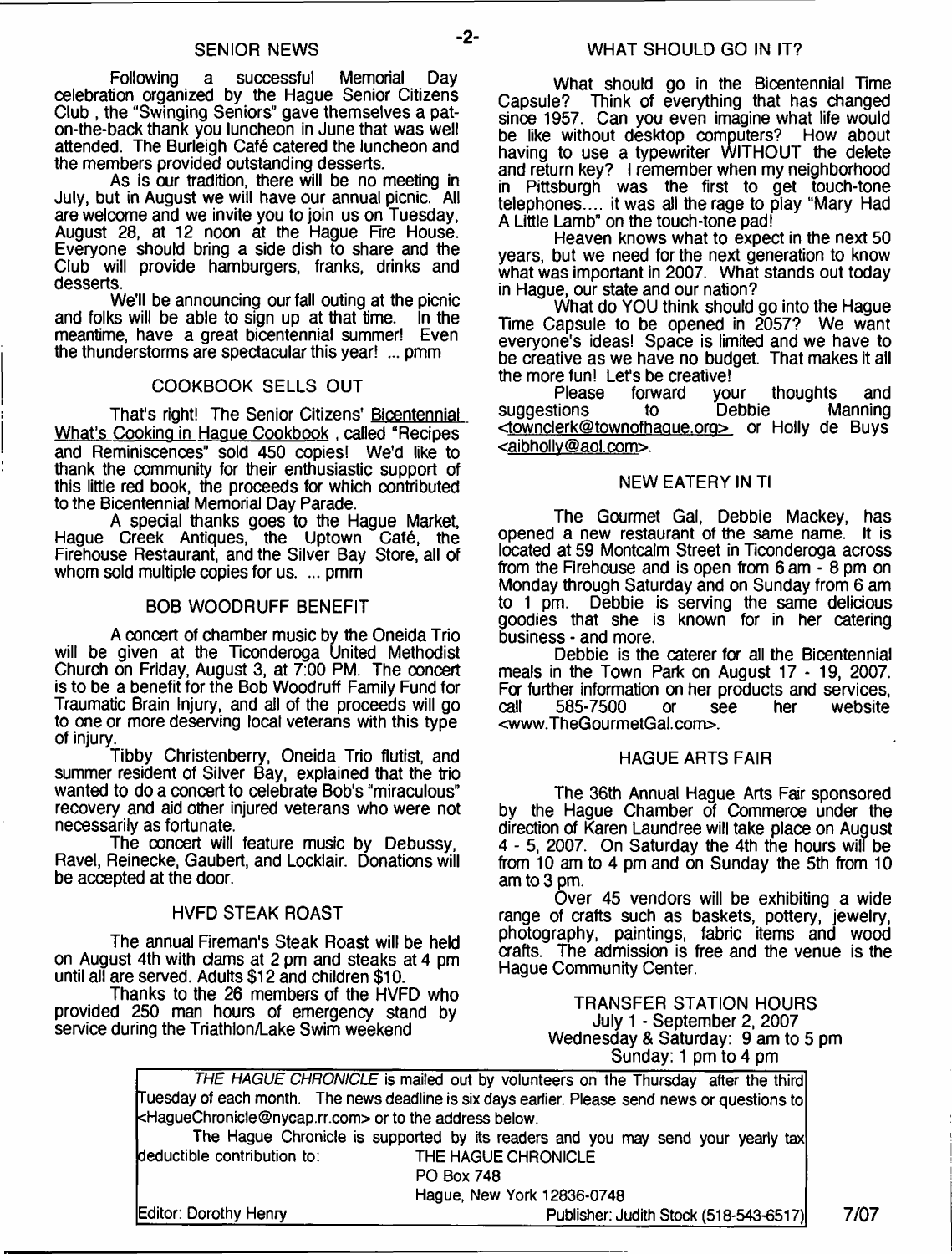#### COMMON MAN TOUR

To celebrate the 250th anniversary of the French and Indian War, Roger Fulton of Glens Falls is traveling 300 miles by canoe this summer to retrace the water routes used during that war. He is traveling on the Hudson River, Lake Champlain, Lake George and The St. Lawrence River.

The Lake George phase of his trip will begin on July 20, 2007 at Lake George Village. He plans to reach Sabbath Day Point by July 26th and Hague on July 27th. While in Hague, the Hague Historical Society will host his powerpoint presentation of "The French and Indian War - The Basics".

All are invited to the Community Center on July 27 at 7 pm for this program. Refreshments will be served.

### ROSS FEATURED ON POSTER

As New York State celebrates the French and Indian War anniversary, the I Love NY 2007 Summer Festival Poster and related items feature Derek Ross, age 19, son of Steve and Laurie Ross of Hague. Derek was chosen to pose for this honor through his years as a member of the Fort Ticonderoga Fife and Drum Corps and his position at the Fort as an historical interpreter, leading tours. You will see these posters all over the state during the festival from May 19 to September 23, 2007. The poster depicts Derek as a young soldier during the French and Indian War along with an Indian from the same era.

#### HERITAGE MUSEUM TO DISPLAY QUILTS

The Heritage Museum, Ticonderoga, will host a quilt exhibition on August 18 from 9 am to 4 pm. Registration deadline for quilt entries is Aug. 1. For entry applications and information contact 585-2696, 585-7342 or stop at the museum 10 am to 4 pm daily or send a SASE to PO Box 172, Ticonderoga, NY 12883.

#### CONGRATULATIONS

To Randy Engler who organized the successful North Country Triathlon and to Graham and Sheryl Bailey who recreated an exciting Lake George Swim Marathon. While the first year of new events is always the hardest, their efforts certainly were appreciated by the participants and we hope to see these events again next year.

The winner of the 41K Lake George Open Swim Marathon was 26 year old Rafael Perez from Santa Fe, Argentina. He was the only swimmer to emerge from the water at the Hague beach before the time limit was reached due to darkness. Rafael and his team were hosted by Donna Van Wirt of Hague.

Results for the events can be found at: their websites: [<www.northcountrytri.com>](http://www.northcountrytri.com) and <[www.swimlakegeorge.org](http://www.swimlakegeorge.org)>.



**-3-**





**Top left: Roger Fulton Left: Derek Ross Above: Rafael Perez crosses the finish line at the Hague beach.**

#### KUDOS

To all those from Hague who participated in the Triathlon.

To the Hague representatives who won medals in the Swim Lake George Marathon. Margaret Carney, Anna Varga and Chris lanson swam the 2K event on Sunday, July 1st in the "mature" age groups. They finished the course to much applause from local well-wishers.

To Bess Carney who also swam in the event accompanying her mother. Great job done by all these ladies!

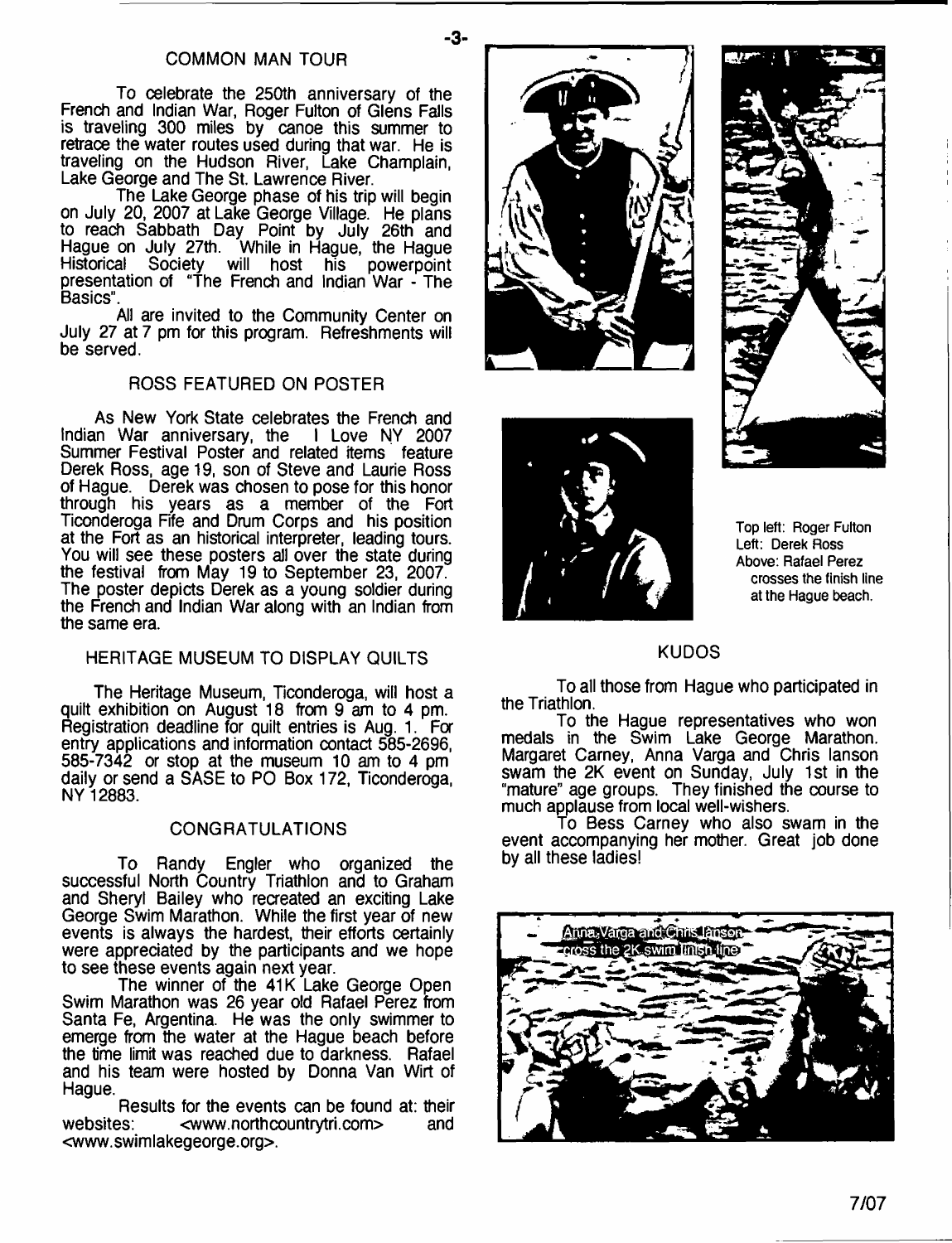#### ZONING BOARD OF APPEALS - 6/28/07

The June 28th meeting was postponed to July 3rd due to a lack of a quorum. Present were Chairman Robert Goetsch, George lanson, Lindsay Mydlarz, Bill Pittman and Martin Fitzgerald, II. Donna Charboneau and Glenn McKee were absent.

#### 1. TOWN OF HAGUE Sewer District #2

A "Change of Use" is needed for the installation of Sewer District # 2 in OC II and RC area. Major Public Utilities Use are not an allowed use in these areas. The ZBA will hold a public hearing on the issue at their next meeting which has been rescheduled for July 19th at 7 pm. 2. WEINSTEIN (60.5-1-20) 55 Pine Cove Road (TR-2)

The applicant is requesting a variance for a 12' x 15' storage shed 321/2 feet from the Lake and an existing 4' x 4' shed, which sits 22 ft from the Lake, will be removed if the variance is granted. A public hearing will be held.

3. <u>MIZER (12.18-1-9) Mohawk Lane (TR-1)</u>

In 2004 a variance was approved for the replacement of an existing house. The plumbing was to be removed from a second residence and part of that structure was to be removed making it a 20' x 30' storage building. The entire structure has now been replaced by a new  $10^{7}x$ 14' storage shed. No further variance is needed.

4. MACIONIS (26.6-1-1) 9500 Lakeshore Dr (TR-1)

The ZBA in May approved work. A tree fell through the garage and a new Contractor was hired to repair the damages. It was deemed that there is no issue.

#### PLANNING BOARD - 7/9/07

The July 5th meeting was canceled due to a lack of a quorum and was rescheduled for the 9th. Present then were Chairman Dave Swanson, Roily Allen, John Brown, Pam Peterson, Peter Foster, EJ Siwek and Tim Costello. Attorney Dominick Viscardi, ZEO Cathy Clark and Secretary Nancy Young were also present.

#### 1. BEST (10-1-17) New Haque Road (OCII)

The applicants are applying for preliminary approval of a two lot subdivision of a 26.42 acre parcel with Lot 1 consist of 18.42 acres and Lot 2 with 8 acres. A site visit was scheduled.

#### 2. TOWN OF HAGUE Sewer District #2

Application is to allow a Major Public Utility Use in areas zoned OC-II, TR-1R, & RC for installation and use of Town of Hague Sewer District #2. The Board recommended to the Zoning Board that the variance be approved and approved the application under Type I, site plan review. 3. WEINSTEIN (60.5-1-20) 55 Pine Cove Road (TR-2)

The applicant is requesting a variance from the ZBA for a storage shed which will sit 32 1/2 feet from the Lake. The Planning Board recommended that the Zoning Board not approve the variance.

4. RYPKEMA (43.5-2-519820 Graphite Mt. Rd. (Hamlet)

Sally DeLarm Rypkema assured the Board that the fence at her store, Juniper, had only been removed temporarily and that there is a plan for landscaping. However, she spoke of concern about safety issues over which she has no control such as the speed of trucks coming down Route 8 and people walking on the south side of the road instead of on the sidewalk when going to the parking lot.

#### OOPS!

During the Town Board meeting, the power went out and I lost the notes on my laptop. So, unfortunately, some of the detail of a very interesting meeting is missing. interesting meeting is missing. However, any decisions that were made are indicated.

We remind our readers, again, that these are not the official minutes which are posted online at <[www.townofhague.org](http://www.townofhague.org)> after their approval.... js

#### TOWN BOARD - 7/10/07

Supervisor Dan Belden and Board members Dick Gladu, Art Steitz and Edna Frasier were present.

A moment of silence was held for Ronni Garrison, Ed Earl Perry, Virginia VanVoorhis, George Traver, Bob Marshall and Walton Wallace.

#### Under public comments:

Sally DeLarm-Rypkema, owner of the new store, Juniper, spoke to the Board about the safety issues in the area around her store which is across from the Uptown Store and<br>Firehouse Restaurant. She, and Sheri Firehouse Restaurant. DeLarm-Ginn indicated it is an area with a blind curve and it would be good to have a reduced speed in that area as well as a marked crosswalk directly to the parking lot. The Board will ask DOT to review the problem and will call in someone to put in the lines on the parking lot. It was also stated that it is planned to put the specifications, previously prepared by Chris Navitsky, out to bids in the fall.

Judy Stock presented information on the name of the Museum and urged the Board to make a decision on the name. Dick Gladu moved that the name of the museum be the "Hague Historical Museum" and the name of the room, the "Clifton F. West Memorial Room" and it was approved.

Rudy Meola commented on several issues. Holly de Buys then spoke about events in Hague which are positive for the Town but which have been given a negative spin by Mr. Meola.

Myles Peterson remarked on the status of the American Legion building and the need to keep the area mowed.

Sarah Bissell spoke on behalf of the summer lifeguards, noting that the Town should consider having 2 lifeguards on duty rather than just the one at a time as is currently the policy.

#### Committee Reports:

Assessor - Dick Gladu announced that in keeping with what other area towns are doing there will not be a revaluation next year.

Con't on page 5 - Town Board *7/07*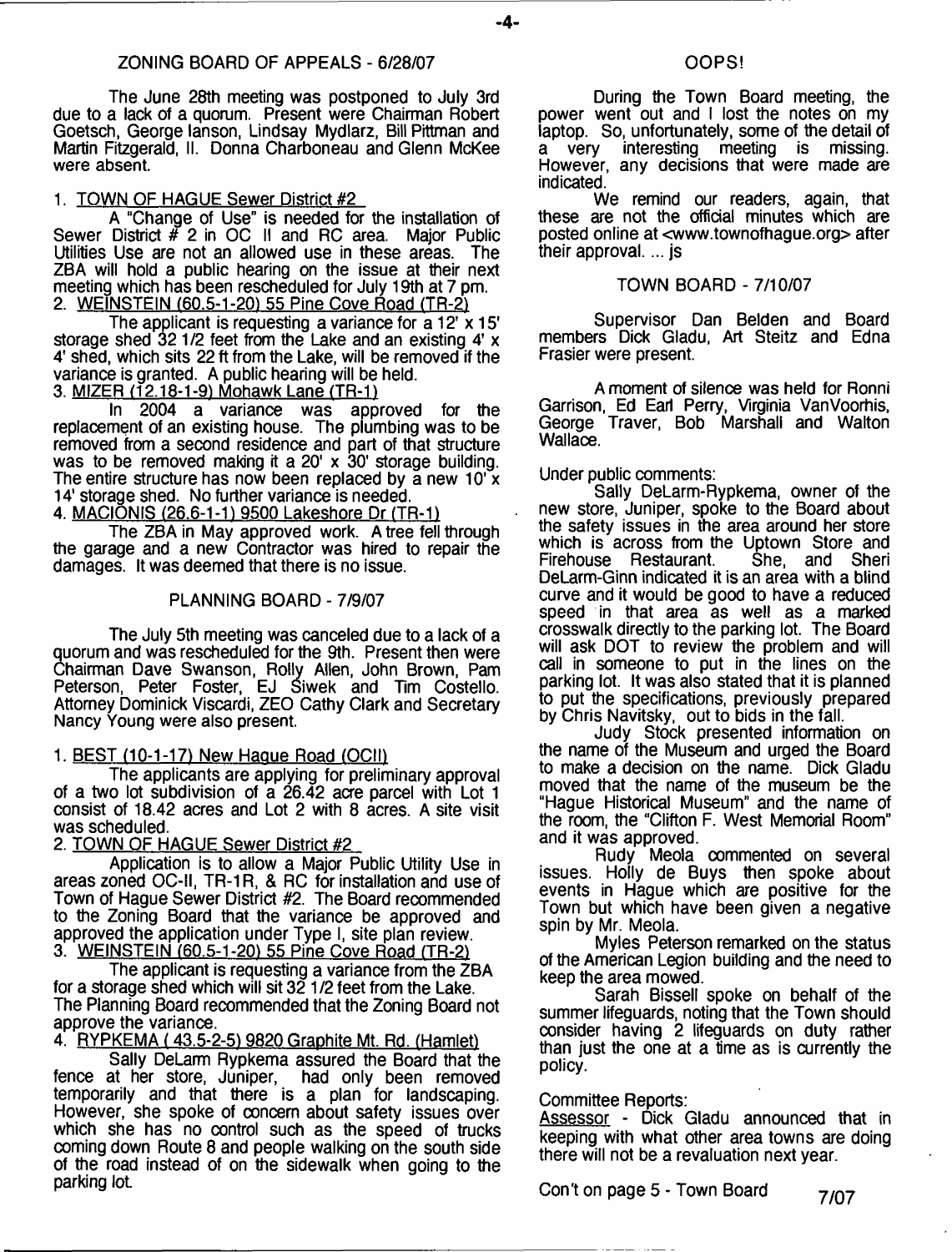#### Con't from page 4 - Town Board

Buildinos & Grounds - The Town decided last year against keeping lights it had ordered from Glens Falls Electric and finally in November Supervisor Belden reported that Chestertown had purchased 14 of the poles and Glens Falls Electric would allow the light fixtures to be returned but they later changed their minds. Horicon has purchased the remainder of 8 lights.

Dan Belden and Art Steitz will work on getting the handicapped ramp put in at the east side of the building.

CARE program - The Food Pantry will be open only on the 2nd and 4th Wednesdays during the summer.

Enhancement - The work on the new walkway along the launch area at the beach is set to begin. However, with concerns about the disruption it might cause and with a request from the Fire Department to include a dry hydrant in the plans, Councilman Gladu made a motion to delay the work until September. The other Board members wanted to go ahead with the plans and the motion was defeated.

Highway - Superintendent Don Smith said they have been mowing along the Town roads and also the County roads since it was badly needed. Don will again contact the NYS highway crew to encourage them to cut along the state road, including cutting branches away from the banners that Hague has put up.

Personnel - In light of resignations, the Board will have a special meeting on Tuesday, July 17th and go into executive session to discuss personnel.

Planning/Zoning - Councilman Gladu reported that there has been a problem with getting quorums for<br>the boards. He said that members have been He said that members have been encouraged to make plans known as soon as possible so that meeting times can be changed in a timely fashion. The Board may also look into the appointment of alternate board members.

Councilman Gladu also reported that he has been in touch with Senator Little and others and has proposed 7 locations in Hague where cell towers might be placed.

Recreation & Youth - The Silver Bay program is going well. (See related article on page 6.)

Sewer District  $#2$  - The plan for sewer district  $#2$ needs a use variance from the ZBA and review by the Planning Board. The APA has given a draft permit to proceed but the approvals are needed from the boards. Supervisor Belden thanked ZEO Cathy Clark for her help in preparing the presentations to the boards and APA.

Town Park - Councilman Steitz reported that the Swim/Triathlon weekend went well as did the fireworks display. He noted that the problem with geese continues and there are staff shortages at the Park which is being worked on.

Transfer Station - Councilman Gladu reported that the manager of the Transfer Station, Casella Waste Management, will not budge on changing any fees. That decision means that residents will continue to be required to pay to leave recyclable materials. (We note that for a push to be made for an alternative method, the residents must continue to make their concerns known to the Town Board.)

In other business, the Board:

-5-

1. As the Town Board of Health, approved a septic variance for Janet White, who submitted a well-done though unique plan.

2. Accepted a bid of \$10,253 from Warren Electric for 9 lights for the Waterfront project.<br>3. Was shown by Bob de

Was shown by Bob de Buys the Bicentennial Banner which will be put on the bridge.<br>4. Heard a report about the work of 1

4. Heard a report about the work of the Bicentennial Committee from Vice-Chairman, Judy Stock, who also requested formal acknowledgment that the Committee and the Reunion Sub-Committee are acting as agents of the Town and therefore should be covered by Town liability insurance.<br>5. Acknowledged red

Acknowledged receipt of a letter from Kemp Dwenger relative to Town insurance coverage.

6. Acknowledged receipt of a letter from Rudy Meola relative to the Hague Historical Museum.

7. Accepted the following resignations: Kacheena Trudeau as Park Attendant, Tim Costello from the Planning Board and Tom LaPointe from the Town Board.

7. Acknowledged a letter from the General Manager of Gore Mountain in support of the Town's winter recreation project at Sabbath Day Point.

9. Passed resolution #51 to hold a public hearing at the Community Center on August 13, 2007 at 6 pm concerning the "Local Law Regulating Noise."<br>10. Passed resolution #52 agreeing t

Passed resolution #52 agreeing to accept \$2,136.91 in occupancy tax funds from Warren Co.

11. Passed a proclamation, written by Rudy Meola, commemorating the 200th anniversary of the Town of Hague with a resolution that "...we remember all of the residents of Hague past and present. From the first settlers; Abel Rising, Abner Briggs, Elijah Bailey, Samuel Cook, Ellis Denton, Samuel Patchin, John Holman, Issac and Uriah Balcom and Uri Waiste, to all school teachers, administrators, school board members, supervisors and town board members, all public employees and members of appointed boards, ambulance squad and fire department personnel. For while the topography provides the Town of Hague with spectacular natural beauty it is its people who have made it a great place to call home."

Supervisor Belden showed the Certificates of Appreciation for Graham Bailey for his work on the Lake George Open Water Swim and to Randy Engler for his work on the North Country Triathlon. Both men worked very hard to have these first year events be well run and well received.

#### IN THE LOCAL COURT

The case of John Sheehan, who has been charged with a misdemeanor in the case of the shooting of a dog, is scheduled to be heard in the oourtroom of Justice Knott on August 2, 2007 at 5:30 pm.

#### AQUARIUM GALA

The Aquarium of the Adirondacks with headquarters in Queensbury will hold an Inaugural Reception on August 2, 2007. For more information see [<www.adkaquarium.org>](http://www.adkaquarium.org).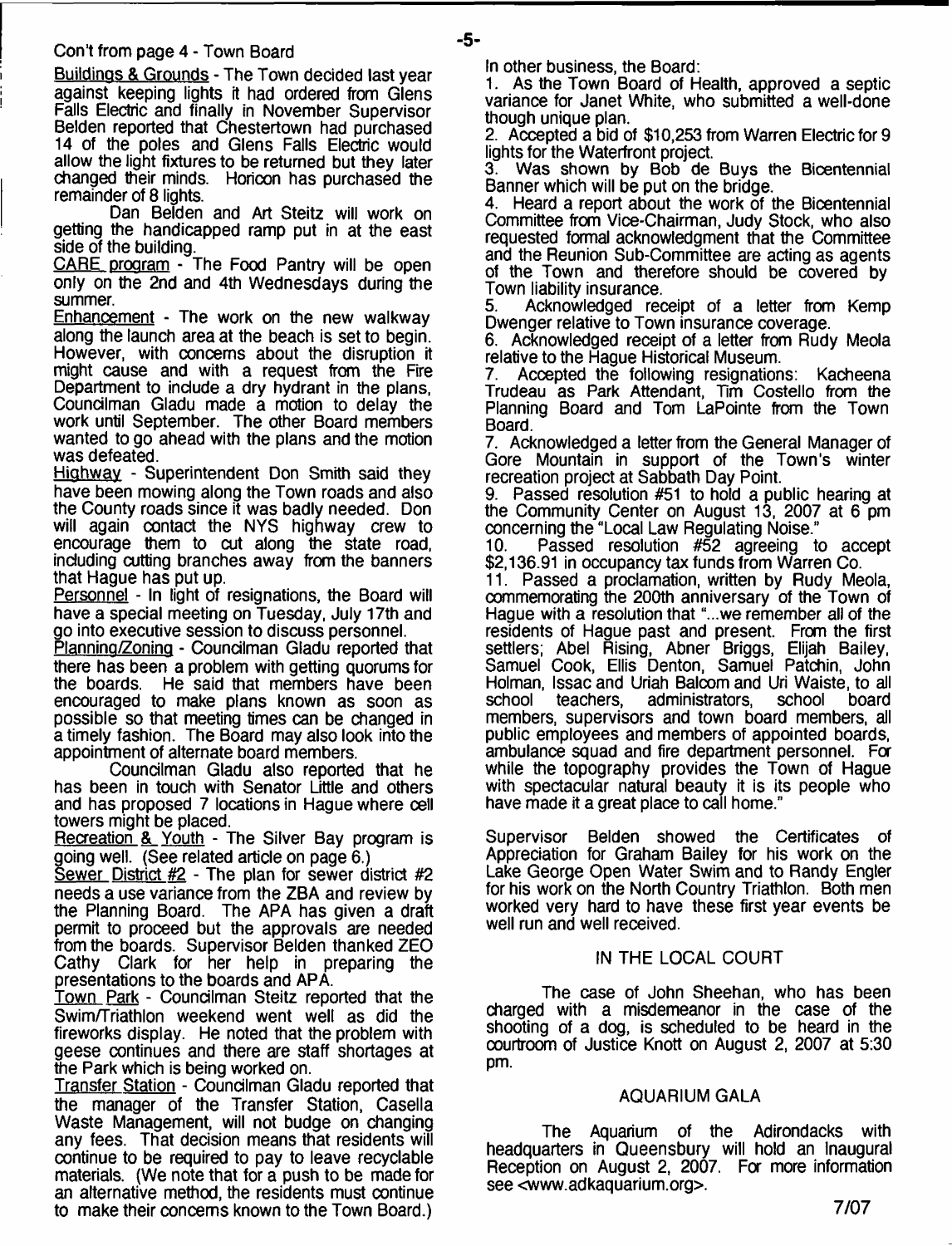-6-

The Silver Bay YMCA of the Adirondacks Children's Program is a great asset to the local community. Serving the local youth of Ticonderoga and Hague is an important factor in the YMCA mission to build strong kids, strong families, and strong communities. From the surrounding area more than 50 children attend the Silver Bay Summer Children's Program including 21 from the Hague community.

Attending the program from Hague are Auden Balouch, Bailey Balouch, Ty Denno, Dakota Olcott, Karney Manning, Tony Martucd, Grady Forsyth, Michael Fitzgerald, Nicholas Fitzgerald, Caitlin Myers, Jeanette Coon, Kaylee Coon, Sam Holmberg, Robert Farinick, Devon May, Martin McDonough, Dennis McDonough, Taylor Coffin, Sarah Belden, and Stephanie Belden. "I am delighted to see the increasing number of local youth taking advantage of all that Silver Bay has to offer by attending the Summer Children's Program," said Jackie Palandrani, Children's Program Director at Silver Bay.

The Silver Bay Summer Children's Program serves children and youth ages 6 weeks to grade 12. All programs offer participants plenty of time to enjoy games, music, crafts, a wide array of sports, the opportunity to explore nature, and most importantly the chance to build friendships. The Summer Children's Program begins the last week in June and goes through the third week in August.

Silver Bay programs are open to all regardless of income. In order for all individuals and families to have access to membership, programs and services of Silver Bay YMCA, financial assistance is available on an income-based rate scale through the Open Pathways Program.

Fa more information call 543-8833 or visit <www.silverbay.org. >.

### **Hague's Going Batty**

I think this bat program was funny and understandable. Mr. DeFranco mentioned many facts such as how bats can eat 600 bugs in only an hour and I was fascinated that Brown bats only weigh the same as two quarters! He also dressed up as a bat. One of the things that he was wearing came out of a cereal box! He taught people that bats aren't like rats and that if someone sees one their opinion would probably be "Bats are cute." So go to his programs and you'll feel the same.

-by Emily Rose Taylor, Washington, NJ

Emily, Age 8 1/2, is the granddaughter of Christine and George lanson and attended the Hague Historical Society program on Bats presented by Town Naturalist David DeFranco on June 25. We thank her for her thoughtful review!

For Christine's report of the program see: <[http://freepages.genealogy.rootsweb.com/~hagueny](http://freepages.genealogy.rootsweb.com/~hagueny%e2%80%a8/hague_historical_society_the_bats_in_graphite.htm) [/hague\\_historical\\_society\\_the\\_bats\\_in\\_graphite.htm](http://freepages.genealogy.rootsweb.com/~hagueny%e2%80%a8/hague_historical_society_the_bats_in_graphite.htm)>.

The following Hague students were named to the honor roll for the final marking period at Ti Middle School:

Grade 6: First Honors - Olivia Bissell, Grace Ginn, Bryana Goetsch, Karney Manning, Jordan McKee, Shane Swinton

Second Honors - Kenneth Deragon Grade 7: First Honors - Abigail Gurney, Corey

King, William Lawrie, Haley Trudeau Second Honors - Walter Porter

Grade 8: Second Honors - Jennell Coffin, Dillon Lafferty, Autumn Winney

### TICONDEROGA HIGH SCHOOL GRADUATES

Congratulations to the following students from Hague who graduated on June 23, 2007 from Ticonderoga High School: Janine Nicole Best, John Charles Breitenbach ill, Brittney Lorraine Haran, Kelly Ann McCoy, Christopher McTyier, Stephanie Lynn Nast, Jason Jeremiah Siwek, Akashia L. Swinton, Kacheena Star Trudeau.

Hague can be very proud of its graduates who won numerous awards and scholarships as follows: Harvey H. Moses Educational Awards to John Breitenbach and Jason Siwek; Beste Memorial Scholarship Award to Janine Best, John Breitenbach, Brittney Haran, Stephanie Nast, Jason Siwek, Akashia Swinton and Kacheena Trudeau; Fort Ticonderoga Chapter #263 Order of The Eastern Star Award to Kelly McCoy; Stephen J. Potter Education Award to Akashia Swinton and Kacheena Trudeau; McDonald's of Ticonderoga Youth Achievement Award to John Breitenbach, III;

Crary Scholarships award to Kacheena Trudeau, Karla Berube Scholarship Fund award to Akashia Swinton; Ticonderoga Fire Dept. Ladies Auxiliary Award to Kacheena Trudeau; Class of 1998 Senior Project Award to John Breitenbach III and Jason Siwek; Deo Colburn Scholarship award to John Breitenbach III; Susan K. Slattery Memorial Scholarship to John Breitenbach III; Ticonderoga<br>Chapter DAR award to Stephanie Nast; Stephanie Nast; Ticonderoga High School Alumni Association Scholarship to John Breitenbach III and Stephanie Nast.

The Hague Chronicle is especially proud to<br>ce the formation of The Hague announce the formation of The Hague Chronicle/Dorothy Henry Scholarship award which went to Stephanie Nast.

It is interesting to note that there were 80 graduates in the 2007 class. Of that number 81% received Regents diplomas or higher or Regents diplomas with honors (1%), Advanced Regents (49%) and Regents diplomas (31%). 76% are planning to pursue higher education ( 2 to 4 year college or vocational tech school.) 5% are entering the military.

Our congratulations and best wishes to he entire 2007 class of Ticonderoga High School. We wish them well in their future endeavors.

**The Warren County Youth Fair will be held on August 4, 2007 at the fairgrounds on Schroon River Road in Warrensburg.\_\_\_\_\_\_\_ 7/07**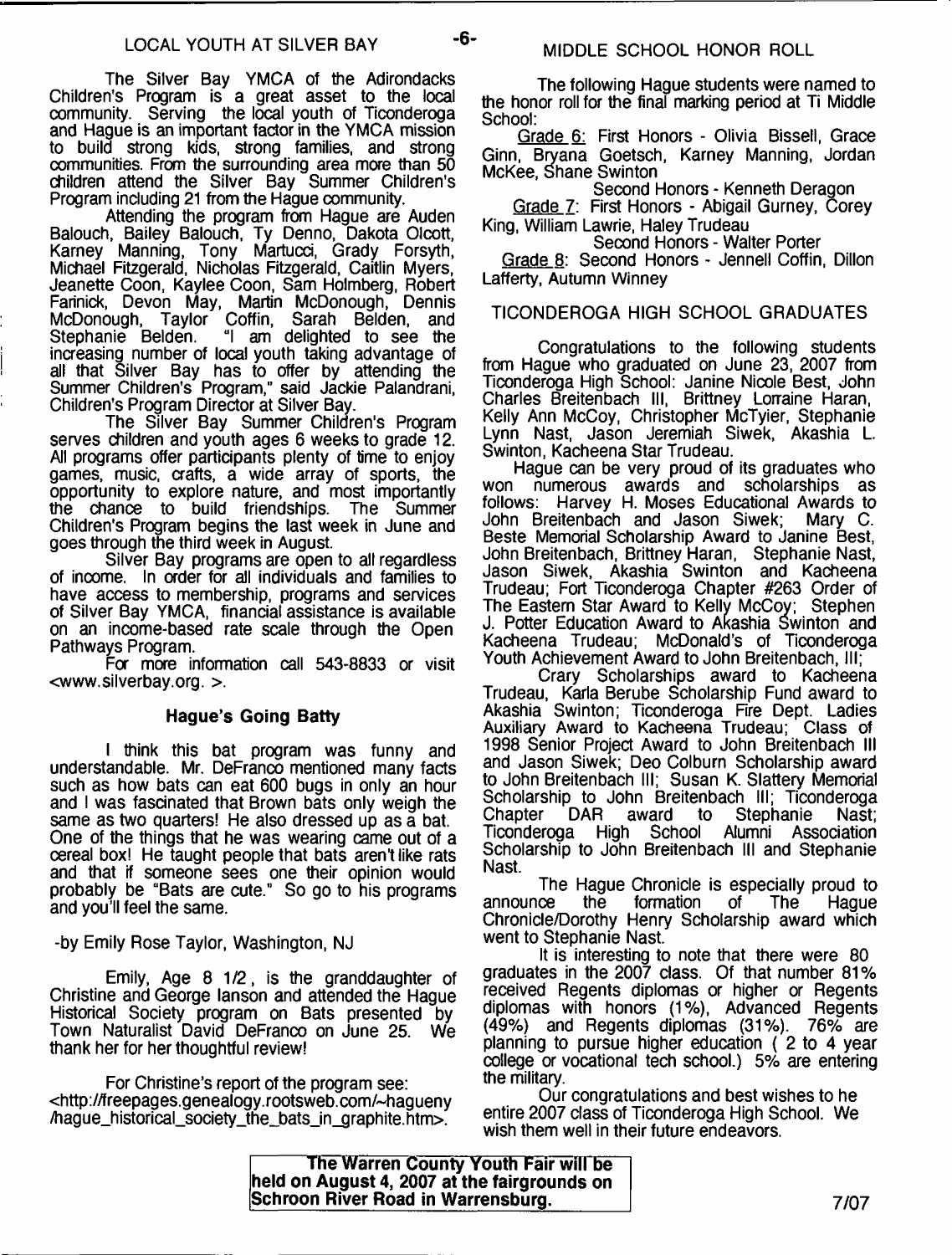# $\sim$ SOUNDINGS $\sim$

DIED: Virginia Van Voorhis, 82, of Williston, Vt on June 21, 2007. She was the widow of George Ruddle Van Voorhis, Jr and is survived by her son, George "Rudd" Van Voorhis, III and his wife, Peggy of Wevertown and Hague and her daughter, Jane Peter of Shelburne, Vt. She is also survived by a brother; 5 grandchildren, Courtney Batha, Katie, Becky and George VanVoorhis and Sara Peter; and 5 nieces and nephews.

DIED: Edwin Earl Perry, 79, Hague, on June 21, 2007. He was a member of American Legion Post 218. He is survived by a daughter, Beverly Childress of Middletown, Ohio, two sons, Dan, Middletown and Paul, Hague, 14 grandchildren and several greatgrandchildren

DIED: George Morgan Traver Sr., 98, Ticonderoga and formerly of Sabbath Day Point, on June 29 at Moses-Ludington Nursing Home. Mr. Traver and his late wife, Dorothy, were summer residents of Sabbath Day Point from 1960 to 1974 when they became permanent residents. They moved to Ticonderoga in 2001. He is survived by one son, George Jr., Kingston and one daughter, Sara Jean Vandersea, Brunswick, ME., two grandchildren and two great -grandchildren.

DIED: Ronni Garrison in Golden, Colorado on June 24, 2007 after a long illness. Ronni and her husband George also had a home on Overbrook Road in Hague and spent much of the year there. In addition to her husband, she is survived by sons, Brycen of Brighton, CO and Craig of Golden, CO, by grandchildren Connor, Grant, Gianna and Delylah and a brother, Stephen Teifer of Charlotte, NC.

DIED: Robert A. Marshall, 78, Sarasota, FL and Pine Cove Rd., Hague, NY on June 30, 2007 in Florida. He is survived by his wife, Sally W. and sons, David, Falls Church, VA, Peter, Waterbury, VT and a brother Gordon. He is a former commodore of the Northern Lake George Yacht Club.

DIED: Walton C. Wallace, 74, a former resident of Hague, in Milford, PA on July 6, 2007. He is survived by his wife, Kaley, daughter Stephanie Wallace, two sons. Carney and Lawrence and sister Martha Carney and Lawrence and sister Martha Fitzgerald, Sabbath Day Point.

DIED: Betty C. Van Sleet, 81, Pine Orchard Road, Hague, on July 12, 2007 at Moses Ludington Hospital. She is survived by her son Alfred F. Van Sleet III and wife Rita, Scotia, one daughter, Paula J. Via and husband Thomas, Saranac and eight grandchildren.

MEMORIAL SERVICE: A service of celebration of the life of Mary Ann Harmon will be held Sunday, August 5, 2007 at 3 pm in the auditorium of the Silver Bay YMCA. All are welcome.

MEMORIAL SERVICE: A memorial service for Ronni Garrison will be held on August 12, 2007 at 12 noon at the Silver Bay Chapel.

MARRIED: Tracy Ann Bolton and Bennie C. Ball on June 2, 2007 in Chittenden, VT. Tracy is the daughter of Jim and Cathy Bolton of Hague and Ticonderoga. The Balls will reside in Clifton Park, NY.

CONGRATULATIONS: To Supervisor Dan Belden who was a winner of one of the Lake George Watershed Conference stewardship awards at its Water Quality Forum on June 25, 2007.

CONGRATULATIONS: To Melissa Them Peterson, wife of Myles S. Peterson II, daughter-<br>in-law of Pam and Myles Peterson and of Pam and Myles granddaughter-in-law of Dolly Kennedy, all of Hague, who received her PhD from SUNY Albany in Clinical Child Psychology on July 1, 2007.

CONGRATULATIONS: To Peter James Mack, Hague, who recently graduated from Savannah College of Art and Design with a Bachelor of Fine Arts degree in sound design.

CONGRATULATIONS: To THS students from Hague, John Breitenbach, Akashia Swinton and Kacheena Trudeau who were recognized by the Essex County Schools of the CVES BOCES for excellence in Academic Achievement. attend SUNY Albany, Akashia will attend Hofstra University and Kacheena will attend University of Pittsburgh.

#### ANTIQUE SHOW VENDORS SOUGHT

Hague Creek Gifts and Antiques is holding an Antiques Show on September 1 and 2 from 10 am to 4 pm. Dealer spaces are available for \$25 and antiques, artisans and crafters are all welcome. For further information, call 518-543-8155.

#### NATURE TALKS

August 9: "Mushrooms of the Adirondacks", Nancy Scarzello, 7 pm at LGA office.

August 23: "Exploring Pond Life: Turtles, Frogs, and Pollywogs", Emily DeBolt,<br>LC office. For more info see

7 pm at LGLC office. <[www.lakegeorgeassociation.org](http://www.lakegeorgeassociation.org)>.

#### SEMBRICH OPERA MUSEUM

The Marcella Sembrich Opera Museum, 4800 Lake Shore Drive, is open daily through September 15. Hours are 10 a.m. to 12:30 p.m. and from 2 to 5:30 p.m. Admission by donation. : <[http://www.operamuseum.com/calendar.htm>](http://www.operamuseum.com/calendar.htm).

#### LARAC NEWS

The Lower Adirondack Regional Arts Council (LARAC) is located at 7 Lapham Place, Glens Falls. Applications will be accepted until 9/29 for selling original work in the LARAC Holiday Shop.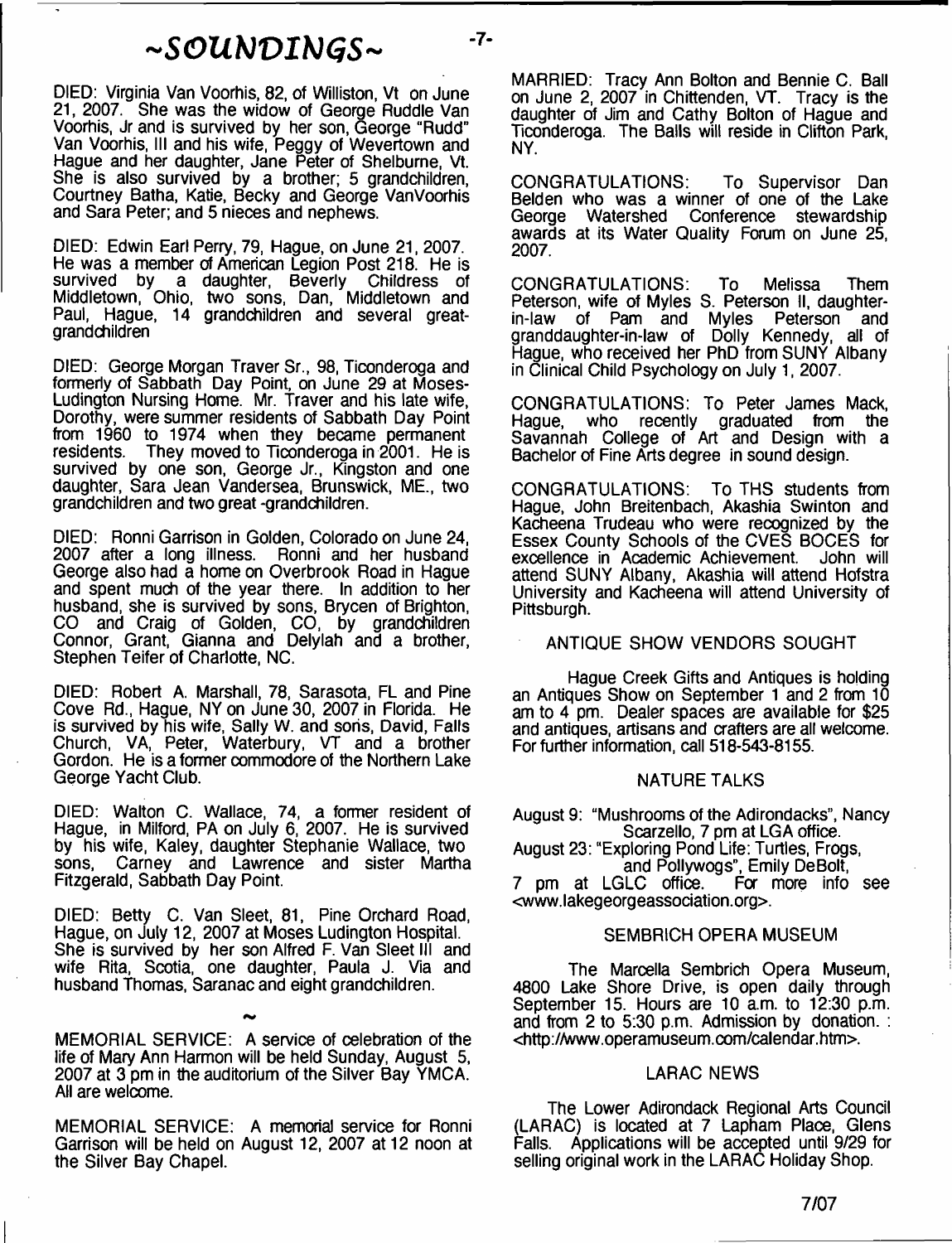**-8-**

The Congressional Research Service announced that the U.S. is spending \$10 billion a month for the war in Iraq A leaked classified intelligence report acknowledges that al-Qaida forces are as strong as they were on 9/11 /01. Ms Gillibrand voted in favor of a bi-partisan measure that will begin the responsible redeployment of troops from Iraq, in order to further concentrate on fighting terrorism around the world.

She introduced Balanced Budget Amendment. Measure will insure accountability with taxpayer money. In the past 40 years Congress has balanced the budget only five times; last year's budget was \$248 billion.

Congresswoman Gillibrand has been a leader on promoting fiscal responsibility in Congress. In Jan. she voted to restore Pay-As-You-Go (PAYGO) spending in order to ban the practice of deficit spending. In addition Gillibrand voted for the Budget Resolution that paves the way for a balanced budge by 2012, while adhering to the principles of: PAYGO spending, investments in national priorities and expanding middle class tax cuts.

#### SILVER BAY SUMMER SERVICES

For the latter part of the summer at the Helen Hughes Memorial Chapel of the Silver Bay YMCA of the Adirondacks there will be Communion at 8:30 am, Choir Rehearsal at 9:15 am and worship at 10 am.

The services will be led by Rev. Lee Weaver on August 5, Rev. Robert Beringer on August 12, Rev. Judith Fulp-Eicktstaedt on August 19 and Rev. Bruce Tamlyn, Chaplain on August 26 and also on October 7.

#### GRACE MEMORIAL SUMMER SERVICES

Grace Memorial Chapel at Sabbath Day Point has set the schedule of ministers for the rest of the summer (with communion on the 26th):

August 5 - Rev. David Mangiante, retired, Evangelical Lutheran, Mount Holly, NJ;

August 12 - Rev. Nickolas Miles, United Reformed Church of Rosendale, Bloomington, NY;

August 19 - Rev. Robert Marr, retired, United Church of Christ, Suffolk, VA;

August 26- Rev. Gerard Van Heest, Chaplain Emeritus, Hope College, Holland, Ml

September 3 - Rev. Dr. James Brooks-McDonald, St. Stephen's Episcopal Church, Schenectady, NY.

### MUSIC IN THE PARK

Wednesday musical performances continue in the Hague Town Park at 7:30 pm. In case of inclement weather the program will be held at the Community Center.<br>Aug. 1 Vicki Russell;

Aug. 1 Vicki Russell; Aug. 8 Too Human Aug. 15 Amanda Reckonwith; Aug. 22 Sickaya

Stan Burdick's cartoon show entitled "A Year of Change - 2006" has been displayed t the Chestertown Library and City Hall Gallery in Glens Falls. During August this show can be seen at the Plattsburgh Public Library. The original framed cartoons, spoofing national and regional topics, ail appeared during 2006 in the "Lake Champlain Weekly."

Workshops in drawing, sketching and cartooning will start Wednesday, July 18 at 2:30 pm in the Ticonderoga Cartoon Museum and continue every Wednesday in July and August. Stan Burdick will instruct those of any age with an interest in creating oomic images. For more information contact Burdick at 585-7015 or by email at <[tfguild@capital.net>](mailto:tfguild@capital.net).

#### Tl FESTIVAL GUILD PROGRAMS

The Ticonderoga Festival Guild will celebrate the Hague Bicentennial at its August 14, 2007 presentation of the Ticonderoga Community Band. The program begins at 8 pm under the tent on the lawn of the Ticonderoga Community Building on Montcalm Street. Tickets for the Tuesday night events are \$10.

On Tuesday, August 7th at 8 pm there will be a Ti Talent Show. The Wednesday moming Arts Treks events are held at 10:15 am under the tent and are free. For August they include Kit's Kaboodle on the 1st, Storytelling on the 8th and Magic with Steve Johnson on the 15th.

For further information, contact Cathie Burdick, Executive Director at 585-6716 a <[info@ticonderogafestivalguild.org>](mailto:info@ticonderogafestivalguild.org).



**7/07**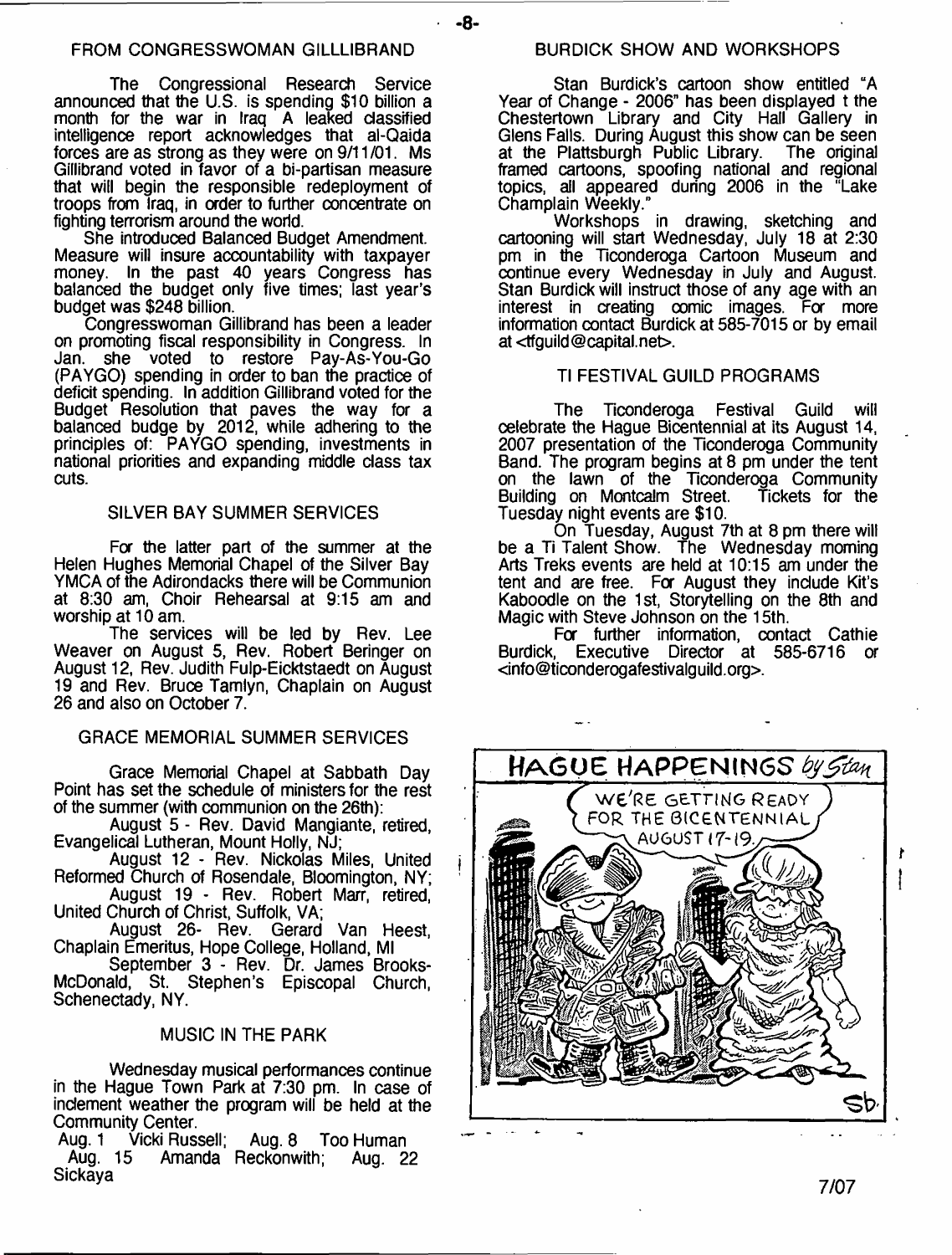# *NATURE NEWS* by Nancy Wotton Scarzello

I recently took part in a Wilderness Survival Skills workshop. I'm not planning any backwoods expedition in the near future, but with a desire to spend more time in the forest observing and photographing nature, I thought it would be a good idea to learn how to not get lost in the woods and what to do rf I did! We learned some basic orienteering, how to build a shelter and to make a fire. *I created fire!* It took me three hours to do it but finally with some help, I got it. I think I'll eat my food cold though, it's easier. The last part of the class focused on finding that food, the wild plants that can be foraged for sustenance. Here was where I was most comfortable in my ability to survive in the wild because I recognized many of the plants we can eat growing on the edge of the forest and within it. Indian cucumber root, burdock, wild grapes, lamb's quarters, cattails.

A few days later I went out walking along Forest Bay Road and Friends Point. I took along my camera, and just for fun, decided to see how many edible plants I could find for use as food or medicine within plain sight of the road. I found 42 plants on my walk. So, now I know that if we never get a good grocery store back in Ti, and I'm stranded in Forest Bay for any considerable amount of time, I will not starve. It feels good to know that.

Beyond the survival factor, wild plants can bring us wonderfully delicious additions to our meals. I have cooked and enjoyed with great success several kinds of mushrooms, added wild greens to salads and make an awesome Nettle Spanikopita! In the spring we find fiddleheads, dandelion greens and wild leeks. Summer brings us the wild berries most of us are familiar with: strawberries, blueberries and raspberries. But three are also serviceberries, highbush cranberries and wild cherries that, with a little effort, can be incredibly satisfying and delicious. Yesterday I picked and dried the blossoms from the Basswood tree to make a fragrant beverage tea and today I may go looking for chanterelle mushrooms after the rain. Fall is abundant with wild mushrooms, elderberries, grapes, and the nuts, roots and seeds of many trees and plants that can be put away for future use.

Learning to identify the plants is key, and the best way to do that is to start with what grows in your own yard, begin with a few of the most familiar plants and get to know them well. Positive identification is paramount because you should *NEVER* eat anything unless you are *positive* that it is edible. Knowing where to look, when they are in season and what parts of the plant are edible are all considerations, but not overwhelming if you approach it the right way.

I have found that a couple of good ID books along with having someone familiar with the plants to show them to you works the best  $\sim$  and is the safest!

Nancy Scarzello's wonderful new book, "Nature Through the Seasons" is a compilation of her articles written for *The Hague Chrvnide* from 2003-2007 with  $^8$ photos and artwork. The book is available at Juniper and the Hague Market in Hague $\frac{8}{3}$ Eat your Weedies **Hancock House and Fort Ti Museum Shops in Ticonderoga and Trees in Bolton Landing.** 

> Bradford Angier's classic "Feasting Free on Wild Edibles", Peterson's "Field Guide to Edible Wild Plants" and my new favorite, Samuel Thayer's "The Forager's Harvest" are all highly recommended books to help you get started. For some personal experience with wild foods, I am giving a presentation on edible mushrooms for the LGA at their offices on August 9th at 7:00 pm (contact the LGA for registration info) and leading a Mushroom Walk for the LGLC in the Gull Bay Preserve on Saturday, August 11th (contact the LGLC for info). I would also love to do some kind of wild plant ID class locally in the near future, please<br>contact me if you are interested contact me if you are interested <[forestbay@wcvt.com](mailto:forestbay@wcvt.com)> and if there is enough interest I'm sure we can figure out a time and place. Happy foraging!

# WfEfl-rtfeR *VfortES*

## *6y Jo'Anne 'DeTranco*

#### June 17- July 14

The KEY word for this month's weather would be RAIN/THUNDERSTORMS. This is a bad thing if you are on vacation but a good thing if you are a gardener or farmer or just like a green lawn. Our soils were pretty parched. Now after 3" of rain (July 1-14), we can let go of the hose for awhile. In looking back over the period June 17- July 14, I tabulated the following statistics:

6 days were just absolute gorgeous sunshine and clear. 3 of these were great HOT beach days.

5 days were HOT and HUMID with July 10 and June 26 taking the honors for classification BRUTAL. June 26 reached a high of 94 with the sun out most of the day. July 10 was 88 with 93% humidity and big thunderstorms and lightning about 8 PM.

1 day was a total rainout on July 6. There was precipitation of some sort on 12 days either at night, early in the day or late afternoon. So far July 1-14 we have had 3.06" rain. The night of Monday, July 9 there was a splendid lightning show. During the day it was hazy, hot and extremely humid. There were thunderstorms after 8 PM with the lightning lighting up the sky and rivaling the July 4th fireworks! It would go cloud to cloud, and then some strikes downward, more cloud to cloud, etc. It was quite a show!

5 days of sun/partly cloudy

3 days of cool temperatures but sunny

3 days were totally cloudy

The sun rises at 5:46 AM and sets at 8:33 PM. The new moon is on July 14. The full moon will be July 29.

Here is a reminder for those of you on vacation and who are fretting over all this rain. Remember the sun is always out- you just can't see it all the time.